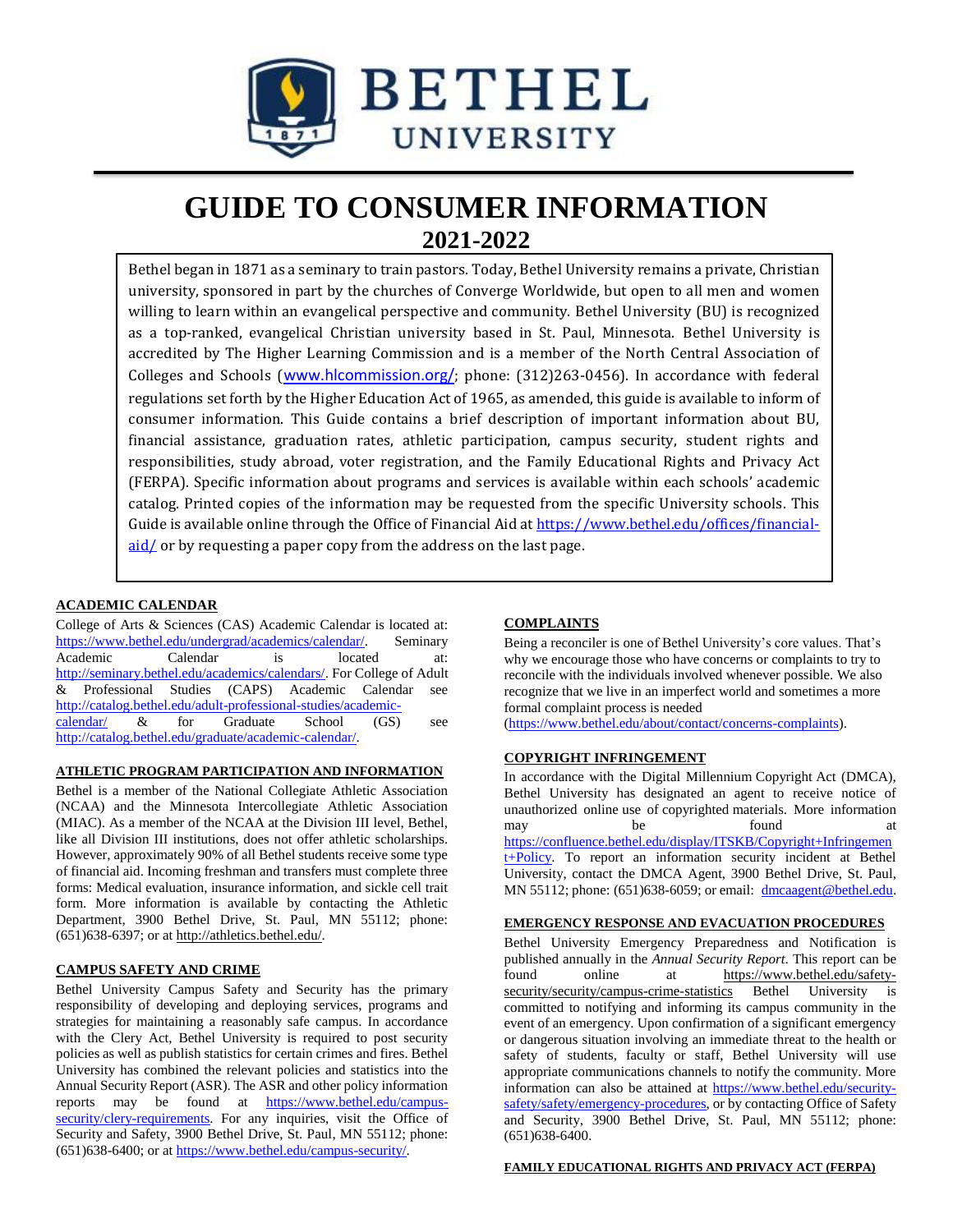The Family Educational Rights and Privacy Act (FERPA) offers students certain rights with respect to their educational records. They include the right to: 1) inspect and review their educational records; 2) request to amend their education records; 3) limit disclosure of "personally identifiable information" (information that would directly identify the student or make the student's identity easily traceable) known as *directory* information; and 4) file a complaint with the U.S. Department of Education concerning an alleged failure by the University to comply with FERPA. Complete policies and procedures are available on the Office of Registrar's web site at [https://www.bethel.edu/registrar/ferpa.](https://www.bethel.edu/registrar/ferpa) Questions can be directed to the Office of the Registrar, 3900 Bethel Drive, St. Paul, MN 55112.

## **FINANCIAL AID**

Financial Aid has descriptions about available federal, state, institutional, and private sources of student assistance. On the financial aid page, students can find application procedures, eligibility criteria, and dates & deadlines. Information about enrollment requirements for regular and study abroad students and student account refund calculators are also available at the Office of Financial Aid, 3900 Bethel Drive, St. Paul, MN 55112; phone (651) 638-6241; or at [https://www.bethel.edu/offices/financial-aid/.](https://www.bethel.edu/offices/financial-aid/)

Terms and conditions of Federal Work-Study can be found at [https://www.bethel.edu/undergrad/financial-aid/types/student](https://www.bethel.edu/undergrad/financial-aid/types/student-employment.)[employment.](https://www.bethel.edu/undergrad/financial-aid/types/student-employment.) Students are required to make satisfactory academic progress to maintain financial aid eligibility. More information about financial aid and satisfactory academic progress standards are available a[t https://www.bethel.edu/undergrad/financial](https://www.bethel.edu/undergrad/financial-aid/eligibility/academic-progress)[aid/eligibility/academic-progress.](https://www.bethel.edu/undergrad/financial-aid/eligibility/academic-progress)

A breakdown of the estimated cost of attendance used to determine student eligibility for federal student assistance is available on the Office of Financial Aid website, [https://www.bethel.edu/offices/financial-aid/.](https://www.bethel.edu/offices/financial-aid/) The cost of attendance is school specific: College of Arts & Sciences: [https://www.bethel.edu/undergrad/financial-aid/tuition/,](https://www.bethel.edu/undergrad/financial-aid/tuition/) College of Adult & Professional Studies: [https://www.bethel.edu/adult](https://www.bethel.edu/adult-undergrad/financial-aid/tuition/)[undergrad/financial-aid/tuition/,](https://www.bethel.edu/adult-undergrad/financial-aid/tuition/) Graduate School: [https://www.bethel.edu/graduate/financial-aid/tuition/,](https://www.bethel.edu/graduate/financial-aid/tuition/) Bethel Seminary: [https://www.bethel.edu/seminary/financial-aid/tuition/.](https://www.bethel.edu/seminary/financial-aid/tuition/)

Information regarding the necessity of repaying direct loans is located within the Entrance or Exit Counseling session at [https://studentloans.gov/myDirectLoan/index.action.](https://studentloans.gov/myDirectLoan/index.action) A sample loan repayment schedule can be found at [https://www.bethel.edu/seminary/financial-aid/after-](https://www.bethel.edu/seminary/financial-aid/after-awarded/compare-loans)

[awarded/compare-loans.](https://www.bethel.edu/seminary/financial-aid/after-awarded/compare-loans) Completion of entrance counseling is necessary for the disbursement of the loans. Students are notified about completing loan exit counseling upon graduation, withdrawing, or dropping below half-time status. More information about all loan counseling is found at [https://www.bethel.edu/offices/financial](https://www.bethel.edu/offices/financial-aid/counseling)[aid/counseling.](https://www.bethel.edu/offices/financial-aid/counseling)

#### **FINANCIAL AID DISBURSEMENT POLICIES AND PROCEDURES**

Financial Aid (loans, grants, including Federal Pell Grant, and scholarships) will be posted to student accounts at the beginning of the term. If there is a credit balance (due to Title IV funds, which includes Direct Loans and Pell) after term charges are satisfied, the Business Office will send a credit balance check to the student within 14 days of the first day of class or within 14 days of when the funds were posted (whichever is later). Students should contact the Business Office to request a credit balance check if a check was not automatically issued. Excess funds are to be used for educational and living expenses (i.e. books, supplies, etc.).

## **FIRE SAFETY REPORT**

Bethel's annual fire safety report is located in the Office of Security and Safety website at [https://www.bethel.edu/safety](https://www.bethel.edu/safety-security/security/campus-crime-statistics)[security/security/campus-crime-statistics.](https://www.bethel.edu/safety-security/security/campus-crime-statistics) Any incident of fire or signs of smoke/fire should be immediately reported to the Office of Safety and Security.

## **GRADUATION RATES**

Bethel's graduation rates for first-time full-time freshmen (fall 2015) are as follows: 68% within 4 years, 74% within 5 years, and 74% within 6 years. More information can be found by contacting Office of Institutional Data & Research, Bethel University, 3900 Bethel Drive, St. Paul, MN 55112; phone: (651)638-6429; or online at [https://www.bethel.edu/institutional-data](https://www.bethel.edu/institutional-data-research/outcomes/graduation/undergrad)[research/outcomes/graduation/undergrad.](https://www.bethel.edu/institutional-data-research/outcomes/graduation/undergrad)

## **HISTORIC DEBT OF GRADUATES**

Reports summarizing student educational debt for graduates of Bethel's four schools in recent years are available at [https://www.bethel.edu/institutional-data](https://www.bethel.edu/institutional-data-research/outcomes/student-debt/)[research/outcomes/student-debt/](https://www.bethel.edu/institutional-data-research/outcomes/student-debt/)

#### **INFORMATION ABOUT THE INSTITUTION**

Descriptions of academic programs, degree offerings, and instructional personnel are available from the various schools and online at the following websites; as well as information regarding requirements for admission to an academic program, the transfer student application process and the criteria the University uses regarding transfer credits earned at another Institution: <http://catalog.bethel.edu/>

Bethel University is accredited by The Higher Learning Commission and is a member of the North Central Association of Colleges and Schools [\(http://www.northcentralassociation.org\)](http://www.northcentralassociation.org/); phone: (312)263-0456. Bethel University is registered with the Minnesota Office of Higher Education pursuant to Minnesota Statutes sections 136A.61 to 136A.71. Registration is not an endorsement of the institution. Credits earned at the institution may not transfer to all other institutions. Bethel is also accredited by the Teacher Education Accreditation Council, the Council on Social Work Education (at the undergraduate level); the Commission on Accreditation of Athletic Training Education Programs (CAATE) (at the undergraduate level for the Athletic Training Education Program); and the Commission on Collegiate Nursing Education (at the undergraduate and master's levels) (One Dupont Circle NW, Suite 530, Washington, D.C. 20036-1120; phone: (202)887-6791). For more information about BU's accreditation, go to [https://www.bethel.edu/about/bethel-glance/accreditation.](https://www.bethel.edu/about/bethel-glance/accreditation)

#### **INSTITUTIONAL DRUG AND ALCOHOL POLICY**

Bethel University Policy on Alcohol and Drugs is published annually in the *Annual Security Report*. This report can be found online at [https://www.bethel.edu/security-safety/annual-security-report.pdf.](https://www.bethel.edu/security-safety/annual-security-report.pdf) The standards of conduct for Bethel clearly prohibit the use of drugs and alcohol both on and off campus. In addition, federal and state laws prohibit the possession, use, and sale of alcoholic beverages by individuals under 21 years of age, and possession, use, or distribution of illegal drugs by individuals of any age. Bethel will impose sanctions on community members who violate laws or institutional policy and may refer them for prosecution under local, state, and federal law. More information can also be attained at [https://www.bethel.edu/safety-security/,](https://www.bethel.edu/safety-security/) or by contacting Office of Safety and Security, 3900 Bethel Drive, St. Paul, MN 55112; phone: (651)638-6400.

## **NET PRICE CALCULATOR**

The College of Arts & Sciences houses the Net Price Calculator at the website [https://www.bethel.edu/undergrad/financial-aid/before](https://www.bethel.edu/undergrad/financial-aid/before-apply/estimate/)[apply/estimate/](https://www.bethel.edu/undergrad/financial-aid/before-apply/estimate/). This feature provides an early approximation of what a new first-year; undergraduate student can expect to pay to attend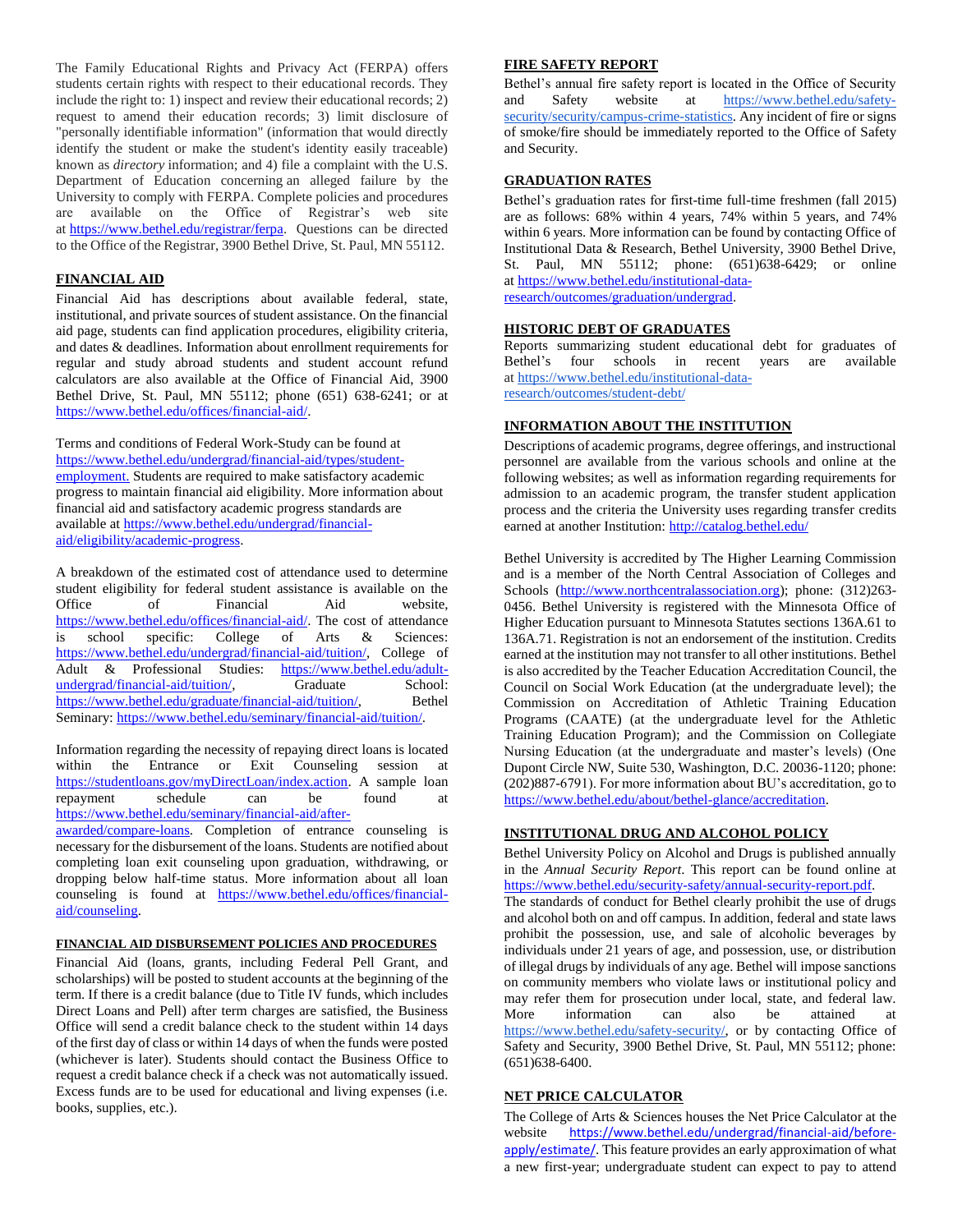Bethel. This calculator is not an official application for financial aid and is not a substitute for applying for financial aid. The results provided are only an estimate and do not guarantee the actual financial aid received. For more information and for graduate, transfers, readmitted, continuing, international, or part-time students, contact the Office of Financial Aid, 3900 Bethel Drive, St. Paul, MN 55112; phone (651) 638-6241; [finaid@bethel.edu](mailto:finaid@bethel.edu) or at [https://www.bethel.edu/undergrad/financial-aid/contact/.](https://www.bethel.edu/undergrad/financial-aid/contact/)

## **OFFICE OF CAREER DEVELOPMENT & CALLING**

Job Preparation: 86% of 2019 graduates were at least somewhat satisfied with how their education at Bethel prepared them for their current job; 75% were satisfied or very satisfied. Continuing Education: 25% of 2020 graduates are currently enrolled in an educational institution. Of the graduates seeking employment, 78.3% found a job within 6 months after graduation; 98.5% were employed within 1 year of graduation. More information can be attained at [https://www.bethel.edu/career-development/,](https://www.bethel.edu/career-development/) or by contacting the Career Development & Calling Office, 3900 Bethel Drive, St. Paul, MN 55112; phone: [651-638-6460;](tel:651-638-6460) or email: [career](mailto:career-development@bethel.edu)[development@bethel.edu.](mailto:career-development@bethel.edu)

#### **REFUND POLICY**

CAS Tuition & Fees and Housing Refund Policy: Students who formally withdraw from the University receive a percentage of refund through the seventh week of class. Students need to contact Student Life as their first step. The student fees are refunded in full through the 100% refund period.

CAS Meal Plan Refund Policy: Students with a meal plan who officially withdraw or choose to cancel their meal plan must email dining-services@bethel.edu. A student may receive a prorated refund of their meal plan.

CAS Financial Aid and the Refund Policy: If you withdraw from all classes during the first 6 business days of fall or spring semester, all of your financial aid will be refunded (removed from your account) unless you complete a Supplemental Withdrawal Form (available in the Office of Student Life), documenting your attendance at each class. Upon the receipt of the Supplemental Withdrawal Form, the federal financial aid refund policy will be calculated. If students receive a full (100%) refund of tuition, they are ineligible for any state, institutional, or private sources of financial aid. More information about the calculations is available at [https://www.bethel.edu/undergrad/financial-aid/tuition/refunds.](https://www.bethel.edu/undergrad/financial-aid/tuition/refunds)

CAPS Tuition and Fees Refund Policy: After registration, changes made to a student's schedule must be made in consultation with the Office of Student Success, and must be completed online by the student or in writing. Please note that changes may affect financial aid status. Before courses begin through the first six days of a course a full refund is granted, provided the change is made online or in writing on or before the sixth day of the course. Students that withdraw from a course, starting in the second week, will be granted a refund according to the sliding scale. Bethel fees (if applicable) are refunded in full through the 100% period. Thereafter, there is no refund of fees.

CAPS Financial Aid and the Refund Policy: Upon withdrawal, refunds of financial aid will be calculated. If you receive a full (100%) refund of tuition, you are ineligible for any federal, state, institutional, or private source of financial aid. More information about the calculations is available at [https://www.bethel.edu/adult-undergrad/financial](https://www.bethel.edu/adult-undergrad/financial-aid/tuition/refunds)[aid/tuition/refunds.](https://www.bethel.edu/adult-undergrad/financial-aid/tuition/refunds)

GS Tuition and Fees Refund Policy: A student planning to withdraw must notify their Student Success Advisor before the enrollment deposit will be refunded. Please note that changes may affect financial aid status. Before courses begin through the first six days of a course a

full refund is granted, provided the change is made online or in writing on or before the sixth day of the course. Students that withdraw from a course, starting in the second week, will be granted a refund according to the sliding scale. Bethel fees (if applicable) are refunded in full through the 100% period. Thereafter, there is no refund of fees.

GS Financial Aid and Refund Policy: Because the institutional refund policy follows a different formula for reducing tuition, a student may still owe money to the school after all calculations are complete. A student considering withdrawal is encouraged to contact the financial aid team to determine the effect withdrawing would have on financial aid. More information about the calculations is available at [https://www.bethel.edu/graduate/financial-aid/tuition/refunds.](https://www.bethel.edu/graduate/financial-aid/tuition/refunds)

Seminary Tuition and Fees Refund Policy: Students who withdraw *after* the Full Refund Period receive a pro-rata refund of institutional charges up to and including 60% of the enrollment period. The percentage of institutional charges and financial aid retained on the student's account is equal to the percentage of the period of enrollment that was completed

Seminary Financial Aid and the Refund Policy: Students who withdraw from all classes during the 100% tuition refund period will receive a full refund of all their financial aid. Upon withdrawal, the federal financial aid refund policy will be calculated. If student receive a full (100%) refund of tuition, they are ineligible for any federal, institutional, or private sources of financial aid. More information about the calculations is available at [https://www.bethel.edu/seminary/financial-aid/tuition/refunds.](https://www.bethel.edu/seminary/financial-aid/tuition/refunds)

More specific information about the refund calculations and policies for each school is available at [https://www.bethel.edu/business](https://www.bethel.edu/business-office/student-billing-policies)[office/student-billing-policies](https://www.bethel.edu/business-office/student-billing-policies) or by contacting the Office of Financial Aid, 3900 Bethel Drive, St. Paul, MN 55112; phone (651)638-6241 or [business-office@bethel.edu.](business-office@bethel.edu)

## **RETENTION RATES**

Of the entering cohort of first-time, full-time, degree-seeking students who entered Bethel University in the fall of 2020, 86% returned for their second year (fall 2021). For more information contact Office of Institutional Data & Research, Bethel University, 3900 Bethel Drive, St. Paul, MN 55112; phone (651)638-6429. 2016 data available at IPEDS: [http://nces.ed.gov/ipeds/datacenter/InstitutionProfile.aspx?un](http://nces.ed.gov/ipeds/datacenter/InstitutionProfile.aspx?unitId=acb2aeacb1ab) itId=acb2aeacb1ab

## **SCHOLARSHIP SCAMS**

.

The Office of Financial Aid cautions to avoid scholarship scams. More information is available at <http://www.finaid.org/scholarships/scams.phtml> & [http://www.ag.state.mn.us/Consumer/Publications/ScholarAid.asp.](http://www.ag.state.mn.us/Consumer/Publications/ScholarAid.asp) If you believe that you have been a victim of a scholarship scam, you may wish to file a complaint with the Federal Trade Commission (FTC) at [http://www.consumer.ftc.gov/articles/0082-scholarship-and](http://www.consumer.ftc.gov/articles/0082-scholarship-and-financial-aid-scams)[financial-aid-scams.](http://www.consumer.ftc.gov/articles/0082-scholarship-and-financial-aid-scams)

#### **SERVICES AND FACILITIES FOR STUDENTS WITH DISABILITIES**

The office of Accessibility Resources and Services is committed to its mission to support the ongoing development of an accessible university that embraces and celebrates diversity. The office ensures that students with disabilities have equal access and opportunity to the University and its programs. Information is available at the Office of Accessibility Resources and Services (OARS), 3900 Bethel Drive, St. Paul, MN 55112; phone: (651)638-6833; email: **accessibility**[services@bethel.edu;](mailto:disability-services@bethel.edu) or at [https://www.bethel.edu/accessibility/.](https://www.bethel.edu/accessibility/)

# **STUDY ABROAD**

A high percentage of Bethel students participate in one of the University's semester or interim off-campus study programs. Students